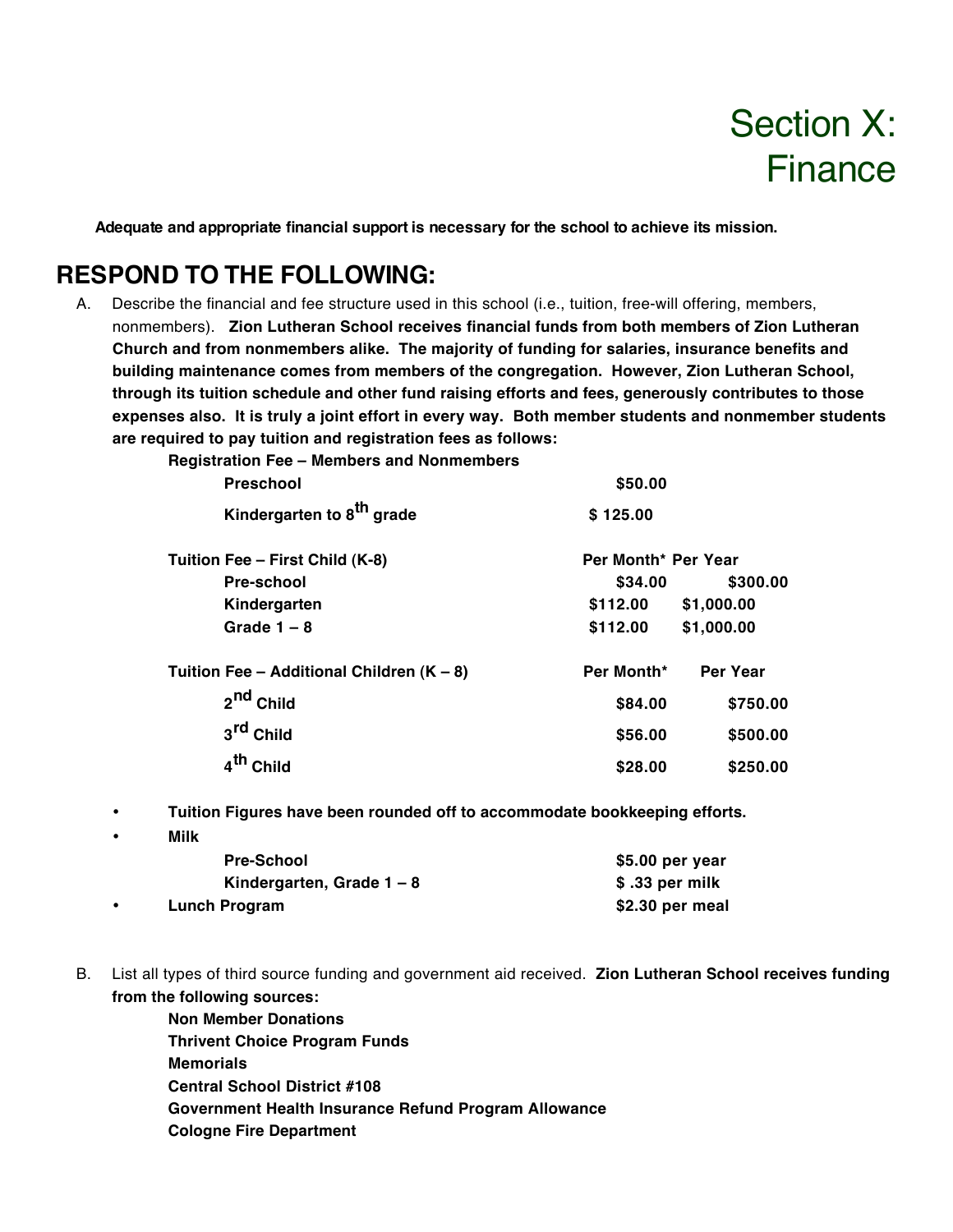- C. Describe the procedures followed for budgeting for and purchase of equipment and teaching/learning materials for the various levels and departments. **Each individual teacher makes assessments prior to and during summer which they share with the administrator during a private conference. These items are discussed, evaluated and shared with the School Board to determine whether or not they will be included in the school budget for the upcoming calendar year.**
- D. Give the operating expenditure budgeted per student for the current school year. (Please use the synodical statistical report format to determine the amount.) **\$3,800.00**
- E. Give the operating expenditure budgeted per student for the previous school year. **????.??**
- F. Identify sources (and amounts) of income for the last school year. Include, if applicable: Congregation, tuition/fees, fundraising, development (gifts), endowment, government aid, student scholarship, and other (specify). **Zion Lutheran School received funding as follows:**

| <b>Congregation Member Contributions</b>  | \$254,855.00 (Salary Fund)                           |
|-------------------------------------------|------------------------------------------------------|
| <b>Tuition Fees</b>                       | \$37,352.00                                          |
| <b>Registration Fees</b>                  | \$2,935.00                                           |
| <b>Donations</b>                          | \$10,237.00                                          |
| <b>Thrivent Choice Program</b>            | \$9,901.00                                           |
| <b>Memorials</b>                          | \$1,660.00                                           |
| <b>Central School District #108</b>       | \$7,834.00 (Amt. Budgeted-YTD 2012 Rec'd \$2,121.00) |
| <b>Non Member Donations</b>               | \$14,255.00                                          |
| <b>Endowments</b>                         | \$4,528.00                                           |
| Misc. Income                              | \$12,738.00                                          |
| <b>Salary Fund Endowments</b>             | \$9,863.00                                           |
| <b>Zion Education League Gross Income</b> | \$100,441.00                                         |

# **ATTACHMENTS:**

- The current itemized school budget and a final itemized financial report for the past three years.
- \* Your current schedule for tuition and fees.
- \* The policy and procedures related to financial assistance.
- \* The school's current salary and benefit scale and the district's suggested salary scale. Compare actual salaries with the scales.
- \* Copies of auxiliary organizations' budgets where applicable.
- \* A copy of the three-year financial plan.

#### **Standard 10:**

The School Has a Financial Plan

to Accomplish Its Mission.

# **REQUIRED INDICATOR OF SUCCESS:**

Indicate whether or not the school meets the required indicator of success by circling **Yes** or **No**.

**YES** 10:01 The school has a three-year financial plan, based on sound, realistic assumptions, supported by empirical data, to ensure continuing financial support. The plan provides for a quality educational program including necessary staff, adequate facilities and equipment, instructional resources and other support services that allow the school to achieve its goals. **Comment: Zion Lutheran School and Church work closely**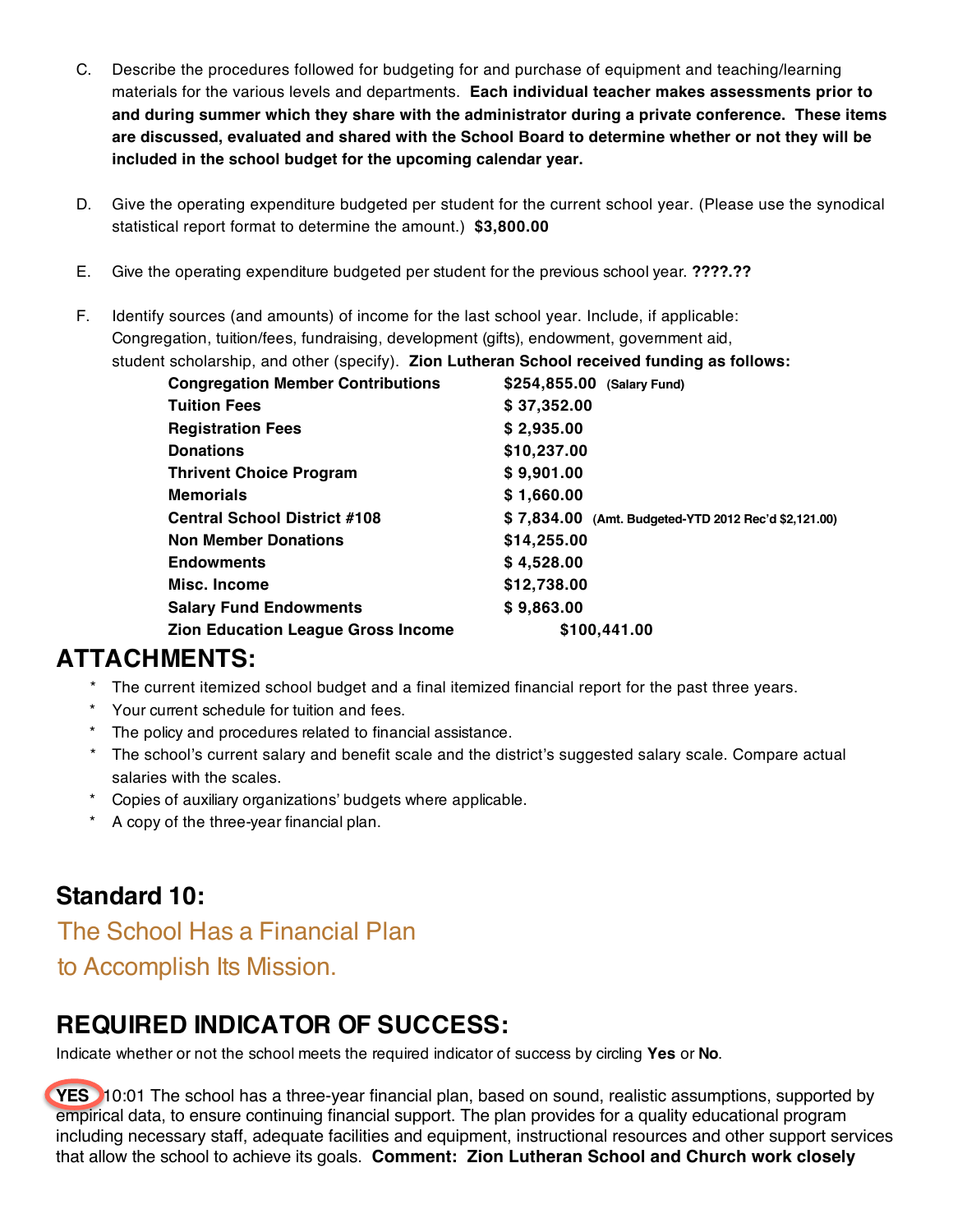**together in areas concerning salaries of staff personnel, health insurance benefits and facility maintenance. This is based on past financial contributions and performance, staff needs, district guidelines and realistic assumptions. Salary and repair treasuries are not part of a consolidated budget, which enables for direct appeals to members at large as needs arise in those areas. All salaries, health benefits and school repairs were met in full in the past calendar year. We are continually looking for new ways to financially support and insure the future of our school. The school continually reviews and coordinates their needs to their financial resources in all other areas to insure that our students and staff have the ability to provide the highest levels of quality education possible. Zion Lutheran School and Church are continually researching and planning for options to match revenues with expenses that will ensure our financial existance into the future.** 

#### **GENERAL INDICATORS OF SUCCESS:**

General Indicators of Success help the school quantify its compliance with the Required Standard. Evaluate your school's compliance with each General Indicator of Success using the criterion defined below. In the "Comments" section related to that indicator, specify how your school falls short of full compliance for any indicator marked less than "**Met in Full**."

**Met in Full**-—The indicator of success has been completely accomplished by the school. It is verifiable through evidence and documentation.

**Mostly Met**—The indicator of success has been partially accomplished by the school. Documentation and evidence regularly indicate that the school is well on the way toward full accomplishment of the indicator. **Rarely Met**—Infrequent implementation of an indicator of success. This indicator rarely occurs in the school and evidence and documentation for compliance are minimally present.

**Not Presently Met**—There has been no progress by the school toward the accomplishment of this indicator of success.

- **10:02** The congregation(s) provides financial support for the school. **3 Met in Full (3) \_\_\_Mostly Met (2) \_\_\_Rarely Met (1) \_\_\_Not Presently Met (0) 3**
- **10:03** The school administrator is responsible for developing and recommending a budget and managing the budget (expenditures).

**3 Met in Full (3) \_\_\_Mostly Met (2) \_\_\_Rarely Met (1) \_\_\_Not Presently Met (0) 3**

- **10:04** The governing board approves the budget for the school. **3 Met in Full (3) \_\_\_Mostly Met (2) \_\_\_Rarely Met (1) \_\_\_Not Presently Met (0) 3 Comment: Currently, the administrator submits expenses to the school board for approval. Salaries, insurance benefits, and repairs are coordinated and carried out with the board of elders and trustees.**
- **10:05** The school financial plan is coordinated with the operating congregation's financial plan. **Met in Full (3) 2 Mostly Met (2) \_\_\_Rarely Met (1) \_\_\_Not Presently Met (0) 2 Comment: The school board, treasures and the entire church council discuss, coordinate and implement** financial plans that meet the goals of Zion Lutheran Church and School. This is especially true concern**ing the areas of salaries, insurance benefits and building maintenance. Other areas, including day to day school expenses generally are handled by the administrator and school board.**
- **10:06** Sources of income and expenditures reflect the school philosophy and promote student growth. **3 Met in Full (3) \_\_\_Mostly Met (2) \_\_\_Rarely Met (1) \_\_\_Not Presently Met (0) 3**
- **10:07** Salaries reflect the current district recommended salary scale and salaries are reviewed annually.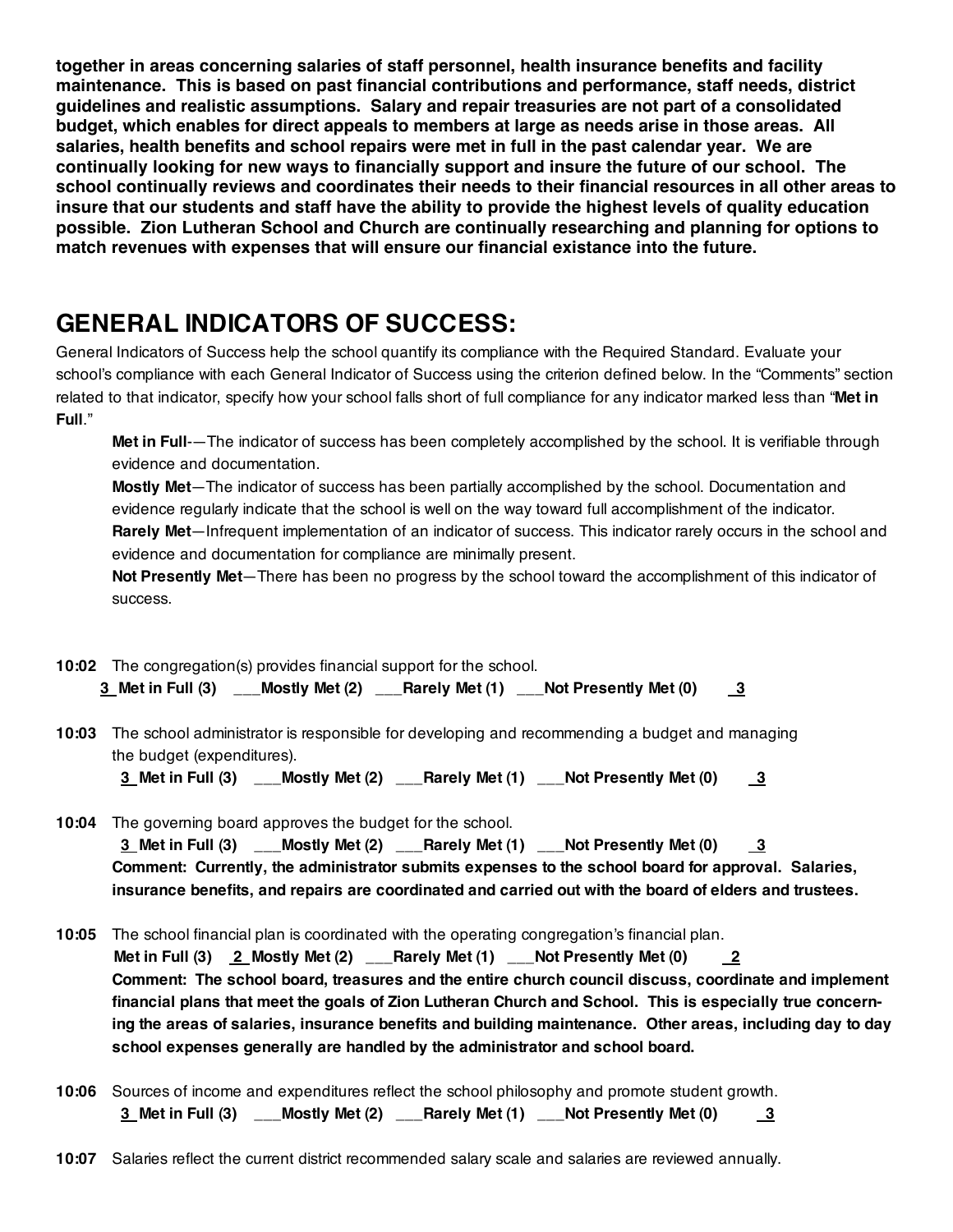**\_\_\_Met in Full (3) 2 Mostly Met (2) \_\_\_Rarely Met (1) \_\_\_Not Presently Met (0) 2 Comment: Salaries are reviewed annually and compared to district recommended guidelines. After some leveling off of salaries during difficult economic times, the congregation approved increases to all our staff beginning with the next school year. Generally speaking, salaries at Zion Lutheran School are very close to recommended district guidelines, and include a Concordia Plan Benefits package.**

- **10:08** The budget is managed responsibly, using appropriate bookkeeping procedures and safeguards. **3 Met in Full (3) \_\_\_Mostly Met (2) \_\_\_Rarely Met (1) \_\_\_Not Presently Met (0) 3 Comment: Budgets are managed extremely responsibly at Zion Lutheran Church and School.**
- **10:09** Funds provided by auxiliary organizations are allocated according to governing board policy and in consultation with the school administrator.

3 **Met in Full (3) \_\_\_Mostly Met (2) \_\_\_Rarely Met (1) \_\_\_Not Presently Met (0) 3**

**10:10** Financial assistance is available to families with limited financial resources. **3 Met in Full (3) \_\_\_Mostly Met (2) \_\_\_Rarely Met (1) \_\_\_Not Presently Met (0) 3**

# **COMMENT ON THE WHOLE SUBSECTION ON FINANCE:**

- A. Is the required indicator of success met? **Yes**
- B. Is the total for the indicators of success a minimum of 18 points? **Yes. Total points = 25**
- C. Based on this portion of the self-study, what are the strengths of your school? **Zion has had exceptional congregational support. Any state or district funding that can be used is also sought out. We also have our Zion Education League which provides additional funding for our school through fund raising events such as the Silent Auction, Box Tops for Education, recycling of aluminum cans, the sale of cookie dough, script cards, etc., etc. The Education League also obtains extra items through Campbell's Labels for Education. Additional school funds are obtained through member participation in the Thrivent Choice Program. Salaries and insurance benefits are further contributed to through the profits obtained from designated funding sources such as a fish fry, pork chop dinner, Lenten suppers and a new venture-a raffle. Fund raising is an ongoing activity at Zion Lutheran School with old and new ways of fund raising continually being explored. But the largest and most important part of Zion Lutheran School is Zion Lutheran Church. Without the continued generous support of the members of Zion Lutheran Church, our country school would for sure struggle. The Lord has truly blessed us with a rich heritage of dedicated hard working Christian people committed to a mission--that of Zion Lutheran School.**
- D. Based on the concerns identified in your self-study, you will develop future plans to improve your school. Identify every item marked as less than "Met in Full" with specific plans for action to be taken by the school over the next cycle of accreditation. Any areas identified as needing improvement in the "Respond to:" component must also be included in the proposed school action plan and addressed in the cumulative annual report. **Indicator of Success 10:07—Zion Lutheran School is blessed to have in place an extremely strong staff with strong leadership. It is our every desire to reward them with salaries that are consistent with district guidelines. We have always tried to maintain this standard and will do everything possible in the future to assure that district salary guidelines are met. We are very close to having achieved that and recently awarded raises to the entire staff beginning with the 2012 – 2013 school year.**